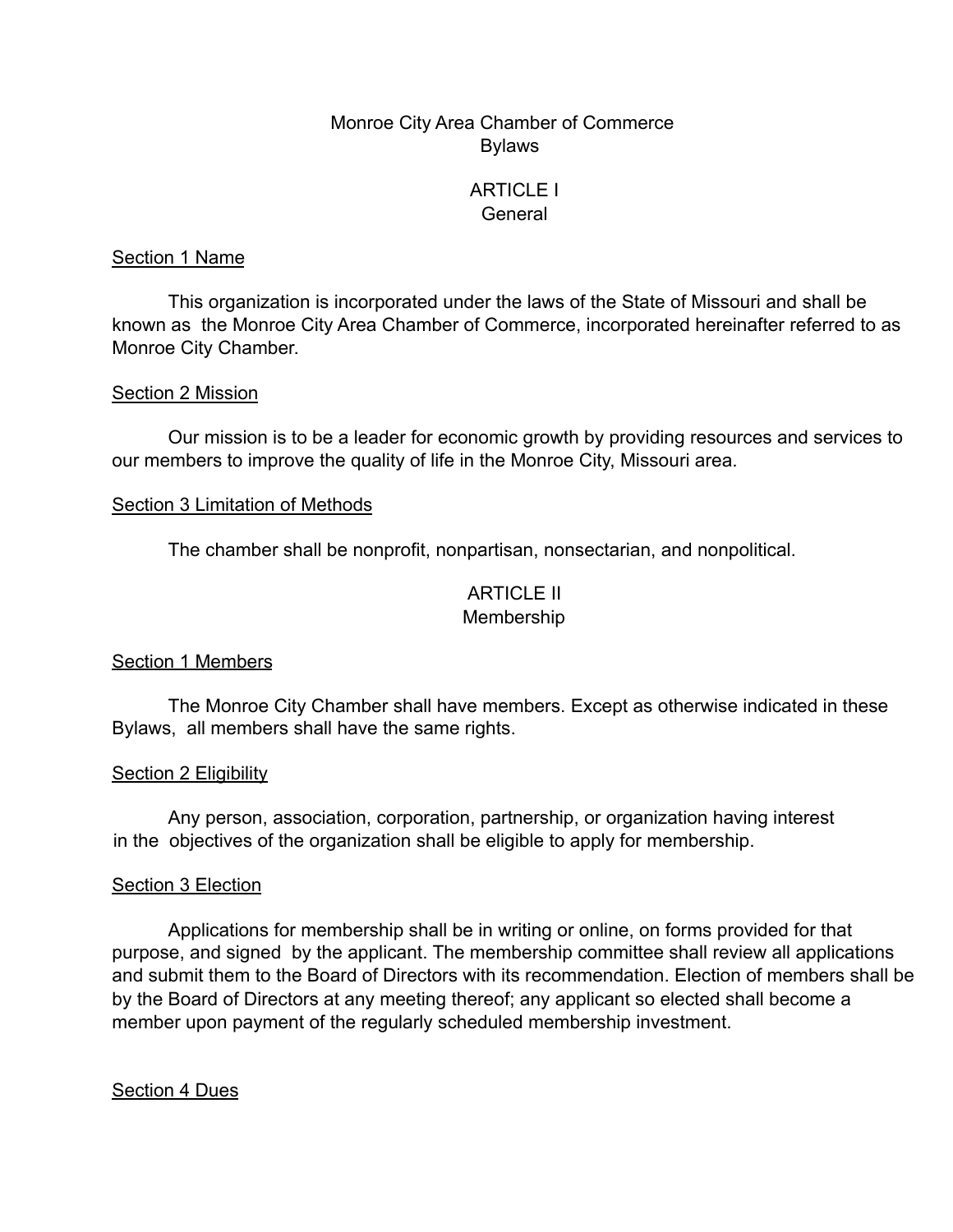Membership dues shall be at such rate or rates, schedule or formula as may from time to time prescribed by the Board of Directors, payable annually, in advance, and approved by the general membership.

#### Section 4 Termination

A) Any member may resign from the chamber upon written request to the Board of Directors. B) Any member shall be expelled by the Board of Directors by a majority vote for nonpayment of dues after ninety (90) days from the date due, unless otherwise extended for good cause.

C) Any member may be expelled by a majority vote of the Board of Directors, at a regularly scheduled meeting thereof, for conduct unbecoming a member or prejudicial to the aims or repute of the Chamber, after notice and opportunity for a hearing are afforded the member complained against.

# Section 5 Voting

Each member shall be entitled to cast one (1) vote, in any board member election.

#### Section 6 Exercise of Privileges

Each member must nominate a delegate, whom the holder desires to exercise the privileges of membership covered by its subscription and shall have the right to change its delegate upon written notice.

#### Section 7 Orientation

Annually, every officer, member of the Board of Directors, Committee Chairperson, Committee personnel, and staff shall participate in outlining their duties prior to assuming said duties. It shall be the responsibility of each outgoing officer or chairperson to turn over all books, notes, files, etc., to the new incoming officers or chairpersons.

#### Section 8 Honorary Membership

Distinction in public affairs shall confer eligibility to honorary membership. Honorary members shall have all the privileges of members and shall be exempt from payment of dues. The Board of Directors shall confer or revoke honorary membership by a majority vote at a duly called meeting at which a quorum is present.

#### Section 9 Privileges of Membership

a.) Each member under section 6 shall have one (1) vote and shall be entitled to cast that vote when board members are elected.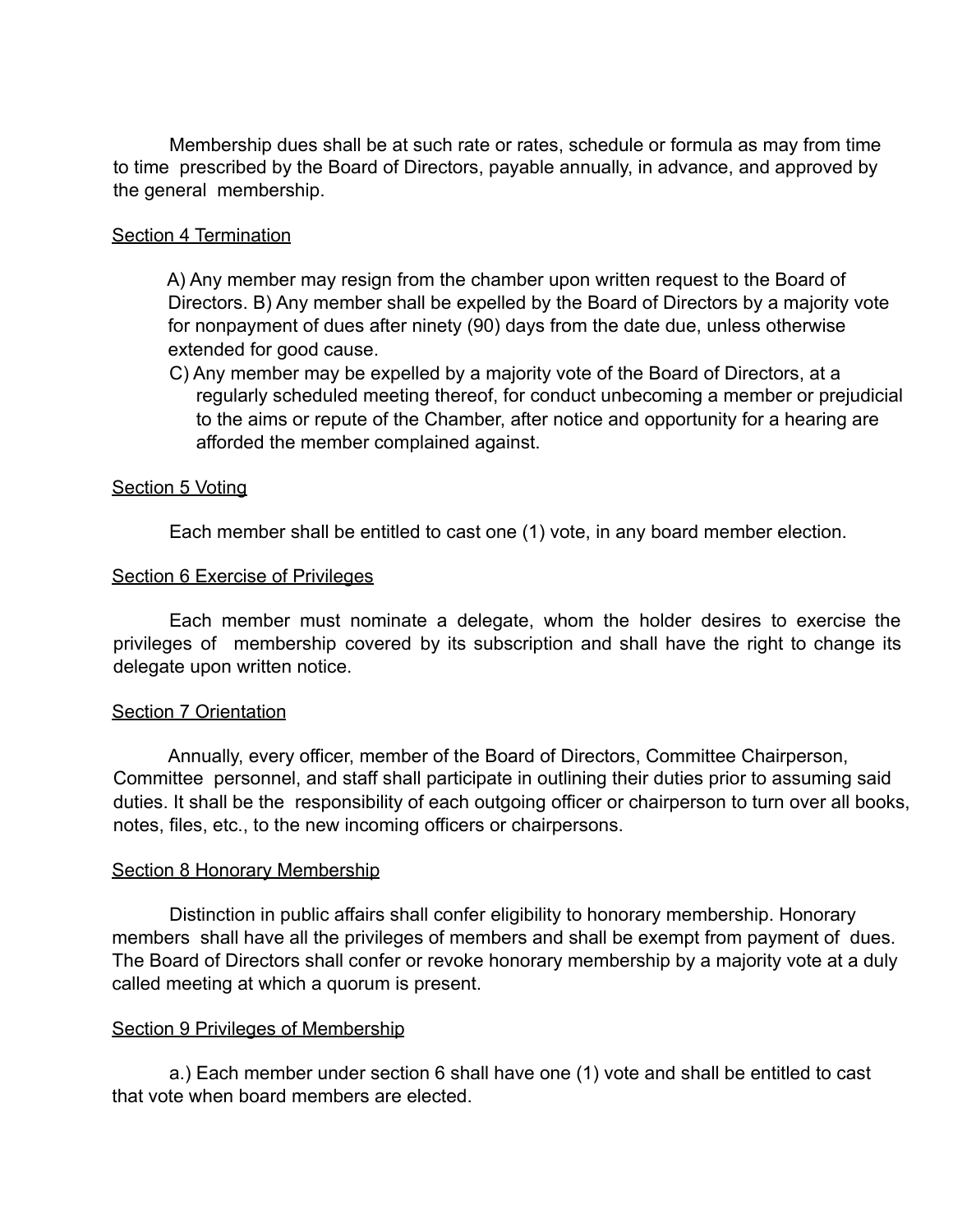b.) Each member shall be entitled to suggest agenda items, weigh in on discussion after a motion and second have been made, serve on committees, serve on the Board of Directors if elected, and take part in all activities of the Chamber normally considered proper of regular members of similar organizations.

c.) All privileges contained in this section are subject to the restrictions contained elsewhere in these bylaws and subject also to the procedures outlined in the most current edition of Robert's Rules of Order.

# Section 10 Transfer of Membership

Membership in the Chamber is not transferable, assignable or refundable.

# Section 11 Limitation on Member's Liability

A member of the Chamber is not as such, personally liable for the acts, debts, liabilities, or obligations of the Monroe City Chamber.

# ARTICI F III Meetings

# **Section 1 Annual Meeting**

The annual meeting of the Chamber shall be held during October/November of each year. The time and place shall be fixed by the Board of Directors and notice thereof mailed or emailed to each member at least ten (10) days before said meeting. At this time, board members will be voted upon. Every member has the opportunity to cast one (1) vote in person or by proxy.

# Section 2 Quorums

A.) At any meeting of the Chamber's general membership, 4 of the total board members shall constitute a quorum.

# Section 3 Additional Meetings

General meetings of the Chamber of Commerce may be called by the President at any time or upon petition in writing of any ten members in good standing.

- (a) Notice of the special meetings shall be mailed or emailed to each member at least five (5) days prior to such meetings:
- (b) Board meetings may be called by the President or by him/her upon written application of three (3) members of the Board. Notice (including the purpose of the meeting) shall be given to each Director at least one (1) day prior to said meeting:
- (c) Committee meetings may be called at any time by the President, respective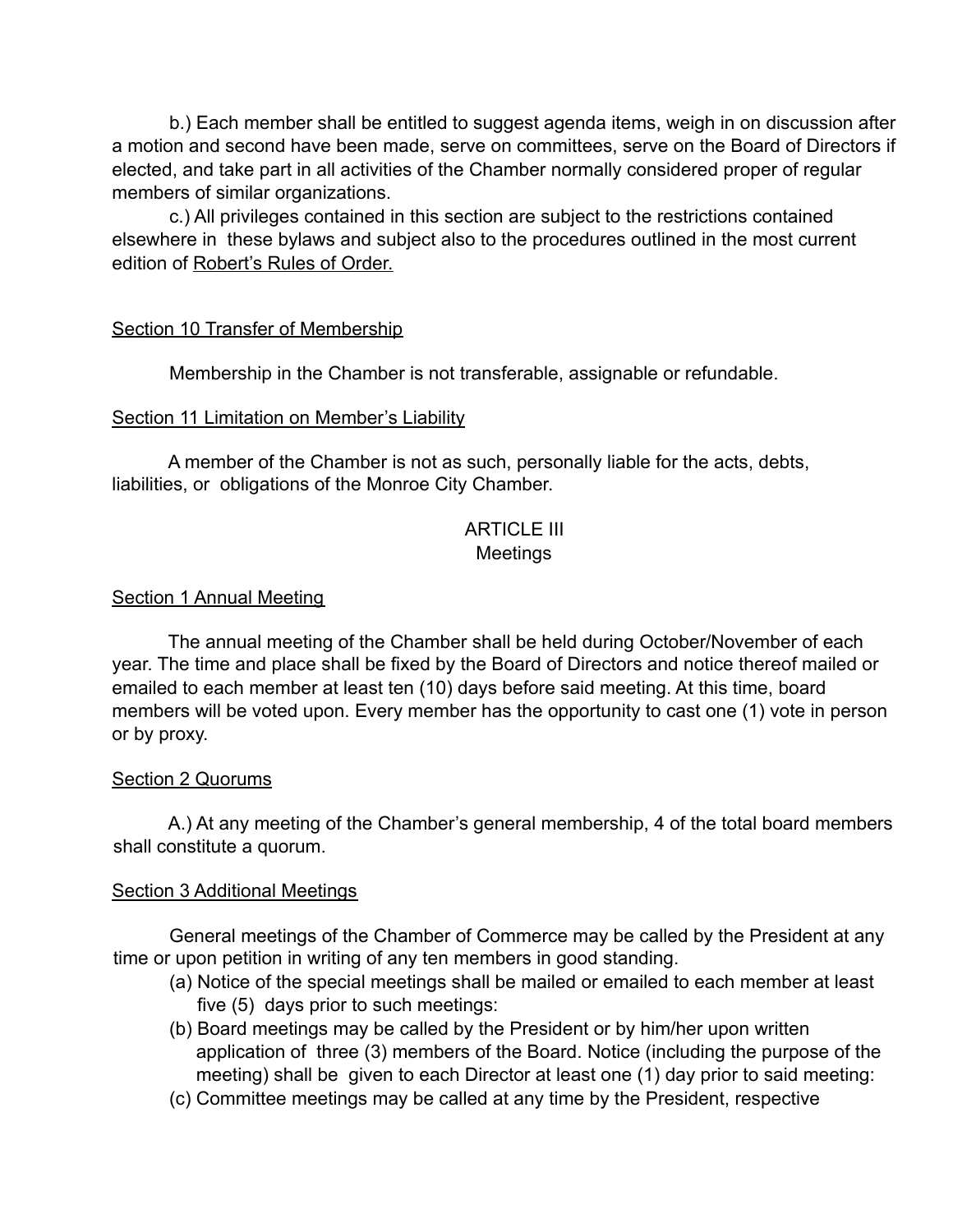department Vice-President, or Chairpersons.

(d) Email motions and votes may be accepted when in person meetings cannot be arranged.

# ARTICLE IV Board of Directors

#### Section 1 Composition of the Board

The Board of Directors shall be composed of seven (7) members beginning January 1, whom shall be elected annually to serve for one (1) year, or until their successors are elected and have qualified.

The government and policy-making responsibilities of the Chamber shall be vested in the Board of Directors, which shall control its property, be responsible for its finances, and direct its affairs.

# Section 2 Annual Reorganization of the Board

The Board of Directors shall appoint a Nominating Committee who shall submit their nominations for the Directors to the Board for submission to the general membership. The board shall submit those names to the general membership prior to the election and shall make notification of the election and the nominees as provided in ARTICLE VII at least (2) two weeks prior to the election. The election shall be held at the annual meeting in October/November. Nominations may be taken from the floor at the meeting prior to the election.

# Section 3 Seating of New Directors

All newly elected Board members shall be seated at the regular January meeting and shall be participating members thereafter.

# Section 4 Expulsion from the Board/Vacancies

If any member of the Board of Directors shall fail to attend three (3) consecutive meetings, the President or his/her substitute shall in writing call such failure to his/her attention, and if satisfactory excuse is not received within thirty (30) days, that individual shall cease to be a member of the board, and the vacancy thus created shall be filled by appointment.

Vacancies on the Board of Directors, or among the officers, shall be filled by the Board of Directors by a majority vote.

Any officer elected or appointed by the Board of Directors may be removed from office by the Board of Directors at any time. If the office of any officer becomes vacant for any reason, the vacancy shall be filled by the Board of Directors.

# Section 5 Policy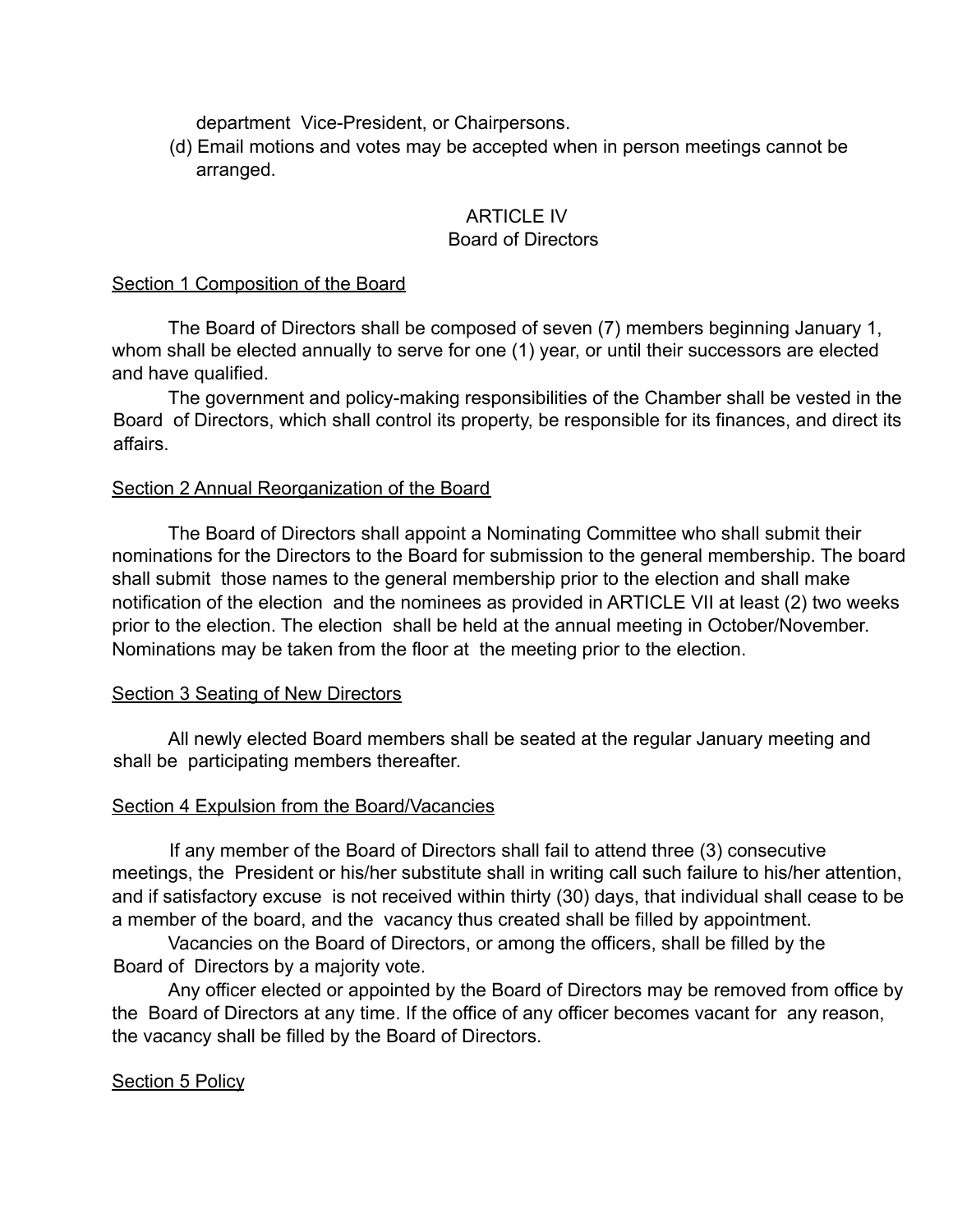The Board of Directors is responsible for formulating the policies of the Chamber, reviewing annually and revising as necessary.

# Section 6 Management

The Board of Directors shall employ a Community Assistant and shall fix the salary and other considerations of employment. See Article VI for the Community Assistant job description.

#### ARTICLE V **Officers**

# Section 1 Determination of Officers

The Board of Directors at its regular January meeting, shall reorganize for the coming year. At this meeting, the Board shall elect the President, Vice- President, Treasurer, and Secretary. Officers will be elected from members of the new board. All officers shall serve for a term of one (1) year or until their successor assumes the duties of office, and the Vice President, Treasurer and Secretary shall be voting members of the Board of Directors.

# Section 2 Duties of Officers

a.) President - The President shall serve as the executive head of the Chamber of Commerce and shall preside at all meetings of the membership, Board of Directors and Executive Committee.

The President shall, with advice and counsel of Vice President and the Community Assistant, determine all chairpersons, assist in the selection of committee personnel, subject to approval of the Board of Directors.

- b.) Vice President The duties of the Vice President are basically to serve as President-Pro Tem in the absence of the President.
- c.) Secretary-The Secretary shall attend all board meetings and Chamber meetings and keep the minutes of the proceedings. The duties of Secretary-Treasurer may be combined if the Board desires.
- d.) Treasurer-The treasurer shall serve as treasurer of the Chamber and sign all checks as authorized. He/She be the technical custodian of all funds of the Chamber and shall present a monthly financial report to the General membership and an annual financial report to the Chamber at the regular meeting immediately succeeding to the end of his/her term.

**ARTICLE VI** Community Assistant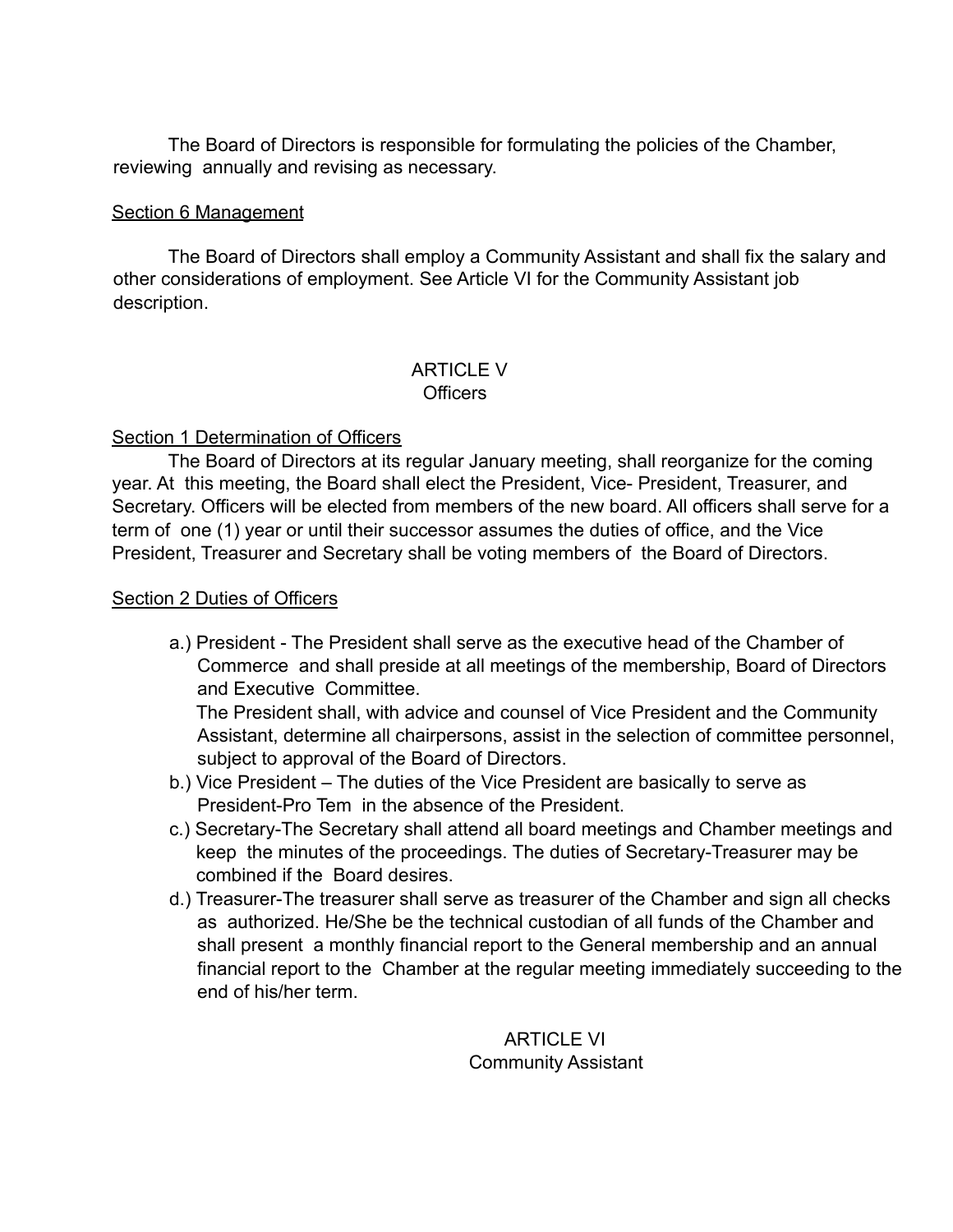# MONROE CITY CHAMBER / DTMC ADMINISTRATIVE ASSISTANT

The ADMINISTRATIVE ASSISTANT wilI ensure efficient day-to-day operation of the office and support the Board of Directors and represent the Chamber and DTMC through organization and communication. He/she will communicate with the membership and the general public via phone, email, social media and newspaper media.

Requirements: Excellent verbal and written communication skills, high level of professionalism, exceptional computer skills, functional knowledge of social media, strong attention to detail, ability to work with volunteers, experience in delivering excellent customer service. Knowledge of the Monroe City area and experience in office management, bookkeeping, volunteer management, event management is a plus.

He/she will ensure that these duties are completed accurately and delivered with high quality and in a timely manner. These include:

- Answering or directing incoming email and phone calls
- Organizing and scheduling meetings i.e. Monthly Meetings or Ad Hoc as needed
- Sending out notifications for all meetings
- Maintaining contact lists
- Maintaining membership records
- Collecting membership dues
- Producing and distributing correspondence, letters, emails and forms
- Assisting in the preparation of regularly scheduled reports
- Ordering office supplies
- Providing general support to visitors
- Using computer word processing, spreadsheet and database software to prepare reports and documents
- Sorting incoming mail, email, and occasional faxes
- Preparing and sending outgoing mail, faxes, and occasional packages
- Writing letters and emails on behalf of the Chamber/DTMC
- Handling sensitive information in a confidential manner
- Serving as an Administrator for the Chamber/DTMC Facebook page and website, keeping it updated & responding to messages.

Coordination of programs and special events: The administrative assistant shall be responsible for all Chamber and DTMC functions, programs and special events, including but not limited to assignment of duties, proper planning, solicitations of any needed assistance and overall supervision to ensure successful completion of all programs and events. The administrative assistant shall also actively participate in all Chamber and DTMC programs and events.

# ARTICLE VII Committee and Divisions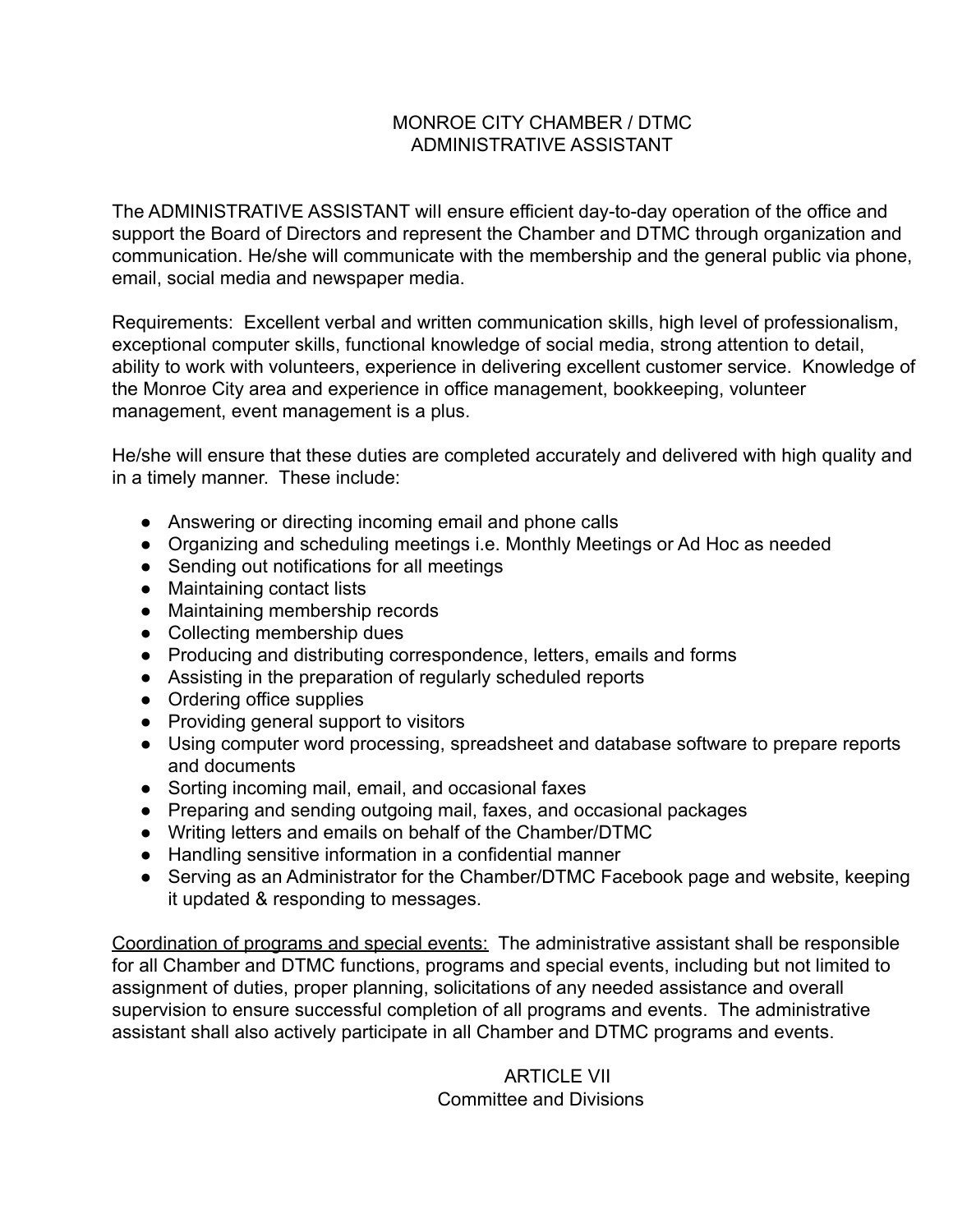# Section 1 Appointment and Authority

The President, by and with the approval of the Board of Directors, shall appoint all committees and committee chairpersons. He/She may appoint such ad hoc committees and their chairpersons as he/she deems necessary to carry out the program of the Chamber. Committee appointments shall be at the will and pleasure of the president.

# **Section 2 Limitation of Authority**

No action by any member, committee, division, employee, director, or officer shall be binding upon, or constitute an expression of, the policy of the Chamber until it shall have been approved or ratified by the Board of Directors.

Committees shall be discharged by the President when their work has been completed and their reports accepted, or when, in the opinion of the Board of Directors, it is deemed wise to discontinue such committees.

# Section 3 Testimony

Once committee action has been approved by the Board of Directors, it shall be incumbent upon the committee chairperson, or in his/her absence, whom he designates from his committee as being familiar enough with the issue to give testimony, to make presentation before civic and governmental agencies, rather than members of the staff who may be in attendance.

# Section 4 Committee and Divisions

The Board may create such divisions, bureaus, departments, or councils as it deems advisable to handle the work of the Chamber.The Board shall authorize and define the powers and duties of all divisions, bureaus, departments, and councils. The Board shall annually review and approve all activities and proposed programs of such division, bureaus, departments, or councils.No action or resolution of any kind shall be taken by divisions, bureaus, departments, or councils having bearing upon or expressive of the Chamber, unless approved by the Board of Directors.

# Section 5 Bonding

The Executive Director and such other Officers and staff as the Board of Directors may designate shall be bonded by a sufficient fidelity bond in the amount set by the Board and paid for by the Monroe City Chamber of Commerce.

> **ARTICLE VIII Notification**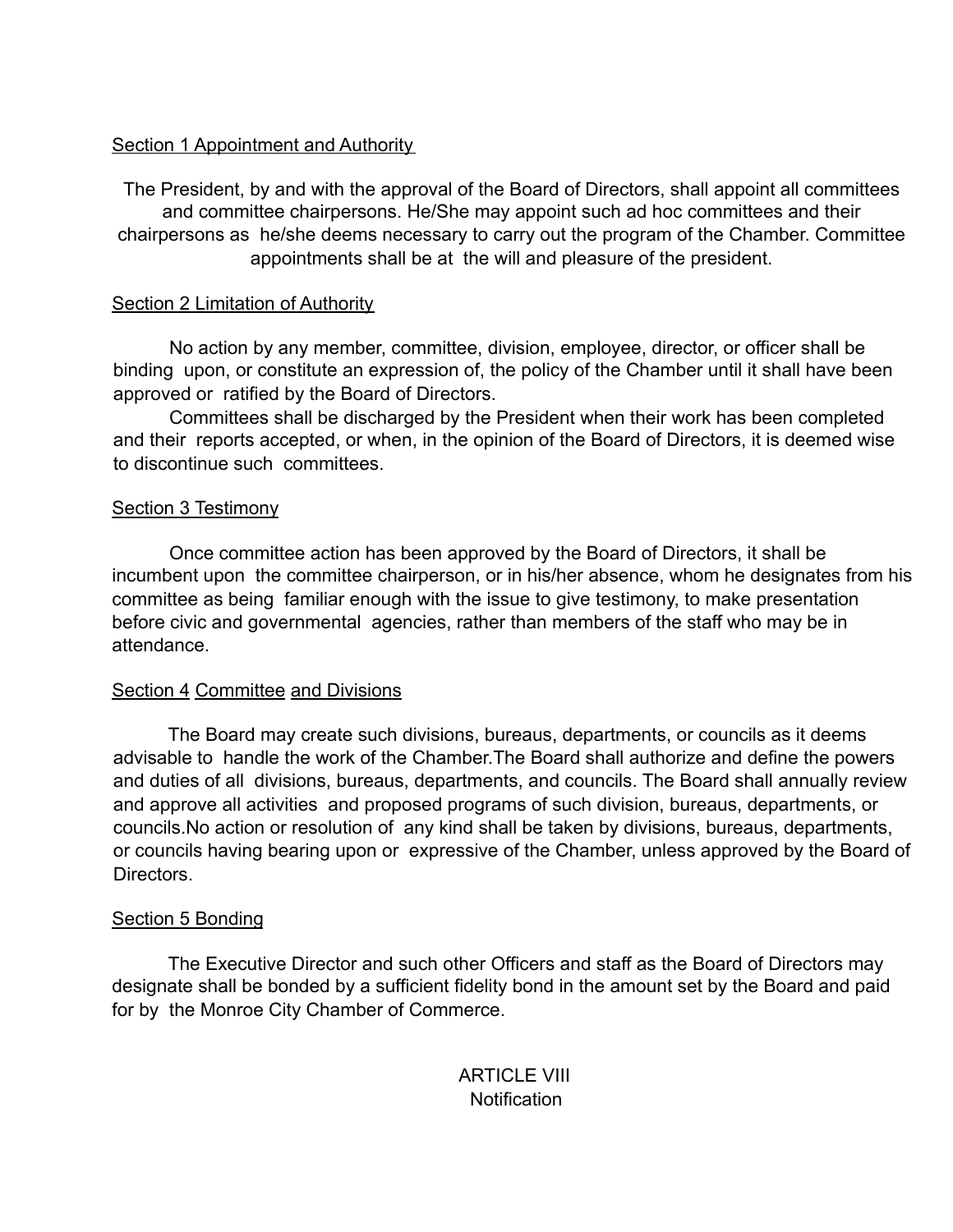### Section 1 Mail

Unless otherwise stated in these Bylaws, requirements of official notification shall be deemed satisfied upon the placing in the mail or by email complete notices, addressed to the individual members of the Chamber.

# ARTICLE IX

# **Finances**

# Section 1 Funds

All money paid to the Chamber shall be placed in a general operating fund. Funds unused from the current year's budget will be placed in a reserved account. All monies paid to the Chamber must be used in accomplishing the purpose of the Monroe City Chamber.

#### Section 2 Disbursements

Upon approval of the budget, the Community Assistant is authorized to make disbursements on accounts and expenses provided for in the budget without additional approval of the Board of Directors. Disbursements shall be by check, signed by the Treasurer or electronic, signed by the Treasurer.

# Section 3 Fiscal Year

The fiscal year of the Chamber shall close on December 31.

#### Section 4 Budget

As soon as possible after the election of the new Board of Directors and Officers, an estimated budget should be compiled by the Budget Committee for the coming year and submit to the Board of Directors for approval.

#### Section 5 Annual Records

The accounts of the Chamber of Commerce shall be audited annually as of the close of business on December 31. The books shall at all times be available to members of the organization within the offices of the Chamber.

# ARTICI F X **Dissolution**